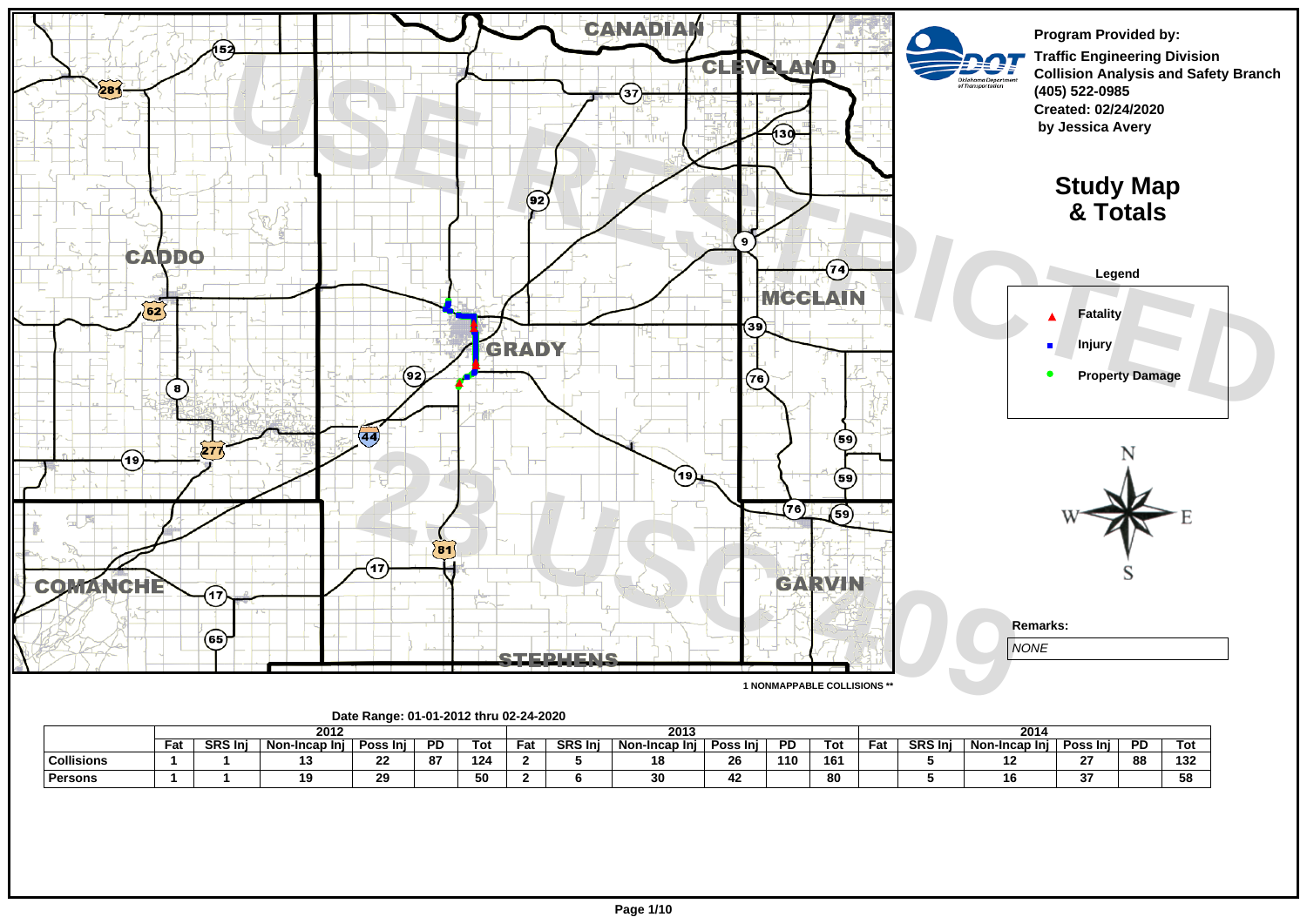# **STUDY TOTALS (CONT.)**

**Program Provided by: Traffic Engineering Division Collision Analysis and Safety Branch (405) 522-0985 Created: 02/24/2020 by Jessica Avery**

# **Date Range: 01-01-2012 Thru 02-24-2020**



|                   |                       |               |          |                |            |     |                | Date Range: 01-01-2012 Thru 02-24-2020 |          |                |     |     |                | (405) 522-0985           | <b>Collision Analysis and Safety Branch</b><br>Created: 02/24/2020 by Jessica Avery |                |              |
|-------------------|-----------------------|---------------|----------|----------------|------------|-----|----------------|----------------------------------------|----------|----------------|-----|-----|----------------|--------------------------|-------------------------------------------------------------------------------------|----------------|--------------|
|                   |                       |               |          |                |            |     |                |                                        |          |                |     |     |                |                          |                                                                                     |                |              |
|                   |                       | 2015          |          |                |            |     |                | 2016                                   |          |                |     |     |                | 2017                     |                                                                                     |                |              |
|                   | <b>SRS Inj</b><br>Fat | Non-Incap Inj | Poss Inj | PD             | Tot        | Fat | <b>SRS Inj</b> | Non-Incap Inj                          | Poss Inj | $\overline{P}$ | Tot | Fat | SRS Inj        | Non-Incap Inj            | Poss $lnj$                                                                          | $\overline{P}$ | Tot          |
| <b>Collisions</b> |                       | 9             | 15       | 106            | 131        |     | 6              | 12                                     | 29       | -86            | 133 |     | 2              |                          | 20                                                                                  | 87             | 117          |
| Persons           |                       | 12            | 21       |                | 34         |     | 6              | 20                                     | 44       |                | 70  |     | 3              | 10                       | 26                                                                                  |                | 40           |
|                   |                       |               |          |                |            |     |                |                                        |          |                |     |     |                |                          |                                                                                     |                |              |
|                   |                       |               |          |                |            |     |                |                                        |          |                |     |     |                |                          |                                                                                     |                |              |
|                   |                       | $2018*$       |          |                |            |     |                | $2019*$                                |          |                |     |     |                | 2020*                    |                                                                                     |                |              |
|                   | <b>SRS Inj</b><br>Fat | Non-Incap Inj | Poss Inj | $\overline{P}$ | <b>Tot</b> | Fat | <b>SRS Inj</b> | Non-Incap Inj   Poss Inj               |          | $\overline{P}$ | Tot | Fat | <b>SRS Inj</b> | Non-Incap Inj   Poss Inj |                                                                                     | <b>PD</b>      | Tot          |
| <b>Collisions</b> | 2                     |               | 16       | 90             | 113        |     |                |                                        | 8        | 47             | 60  |     |                |                          |                                                                                     |                | $\mathbf{0}$ |

|                   |     |               | $2018*$       |              |    |     |     |               | $2019*$       |          |    |     |     |               | 2020*               |               |       |      |
|-------------------|-----|---------------|---------------|--------------|----|-----|-----|---------------|---------------|----------|----|-----|-----|---------------|---------------------|---------------|-------|------|
|                   | Fat | <b>SRS In</b> | Non-Incap Ini | Poss<br>-Ini | РD | Tot | Fat | <b>SRS In</b> | Non-Incap Inj | Poss Inj | PD | Tot | Fat | <b>SRS In</b> | Non-lı<br>Incap Inj | Poss<br>: Ini | - PD. | l ot |
| <b>Collisions</b> |     |               |               | <br>ם ו      | 90 | 113 |     |               |               |          |    | 60  |     |               |                     |               |       |      |
| Persons           |     |               |               | - 1          |    | JZ  |     |               |               |          |    | 18  |     |               |                     |               |       |      |

|                   |          |                                 | <b>Study Total</b>             |                        |                                  |       |
|-------------------|----------|---------------------------------|--------------------------------|------------------------|----------------------------------|-------|
|                   | Fatalitv | <b>Suspected Serious Injury</b> | Non-Incapacitating<br>ı Iniurv | <b>Possible Injury</b> | <b>Property</b><br><b>Damage</b> | Total |
| <b>Collisions</b> |          | --                              | 70                             | 163                    | 701                              | 074   |
| Persons           |          | -                               | 118                            | 231                    |                                  | 382   |

**\*\* NONMAPPABLE COLLISIONS ARE NOT PLOTTED ON THE MAP DUE TO INSUFFICIENT LOCATION INFORMATION.**

**23 USC 409**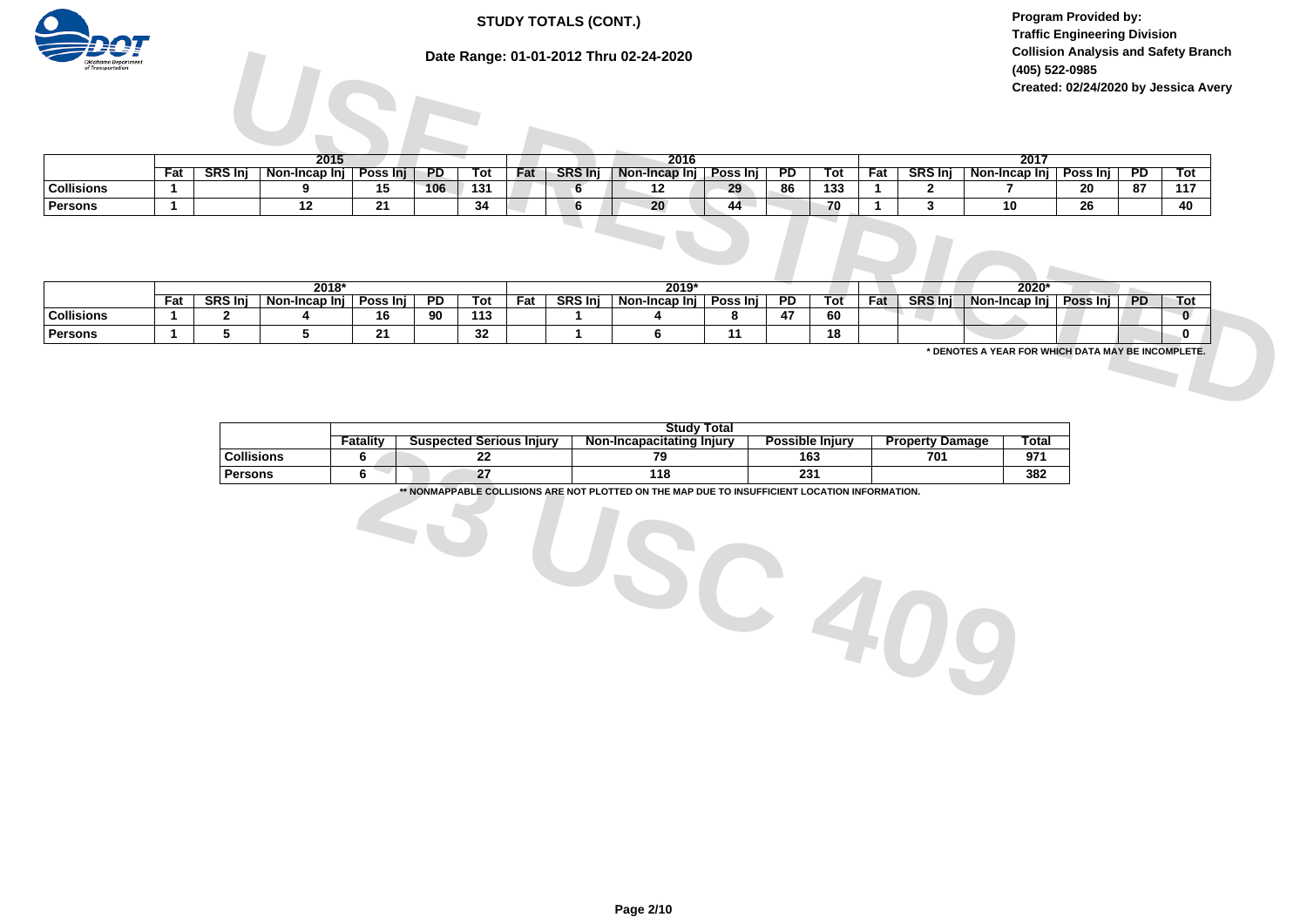**Program Provided by: Traffic Engineering Division Collision Analysis and Safety Branch (405) 522-0985 Created: 02/24/2020 by Jessica Avery**

# **STUDY TOTALS - BY CITY AND HWY CLASS**



|          |                |                           |           |     |     |       | Date Range: 01-01-2012 Thru 02-24-2020 |     |     |                               |           |     |              |                                                    |           | (405) 522-0985 | <b>Collision Analysis and Safety Branch</b> |  |
|----------|----------------|---------------------------|-----------|-----|-----|-------|----------------------------------------|-----|-----|-------------------------------|-----------|-----|--------------|----------------------------------------------------|-----------|----------------|---------------------------------------------|--|
|          |                |                           |           |     |     |       | <b>STUDY TOTALS</b>                    |     |     |                               |           |     |              |                                                    |           |                | Created: 02/24/2020 by Jessica Avery        |  |
|          |                | <b>HIGHWAY COLLISIONS</b> |           |     |     |       | <b>CITY STREET COLLISIONS</b>          |     |     | <b>COUNTY ROAD COLLISIONS</b> |           |     |              | <b>TOTAL COLLISIONS</b>                            |           |                |                                             |  |
| Year     | Fat            | lnj *                     | <b>PD</b> | Tot | Fat | Inj * | <b>PD</b>                              | Tot | Fat | $Inj^*$                       | <b>PD</b> | Tot | Fat          | lnj *                                              | <b>PD</b> | Tot            |                                             |  |
| 2012     |                | 36                        | 87        | 124 |     |       |                                        |     |     |                               |           |     |              | 36                                                 | 87        | 124            |                                             |  |
| 2013     | $\overline{2}$ | 49                        | 110       | 161 |     |       |                                        |     |     |                               |           |     | $\mathbf{2}$ | 49                                                 | 110       | 161            |                                             |  |
| 2014     |                | 44                        | 88        | 132 |     |       |                                        |     |     |                               |           |     |              | 44                                                 | 88        | 132            |                                             |  |
| 2015     |                | 24                        | 106       | 131 |     |       |                                        |     |     |                               |           |     | $\mathbf{1}$ | 24                                                 | 106       | 131            |                                             |  |
| 2016     |                | 47                        | 86        | 133 |     |       |                                        |     |     |                               |           |     |              | 47                                                 | 86        | 133            |                                             |  |
| 2017     |                | 29                        | 87        | 117 |     |       |                                        |     |     |                               |           |     |              | 29                                                 | 87        | 117            |                                             |  |
| $2018 *$ |                | 22                        | 90        | 113 |     |       |                                        |     |     |                               |           |     | $\mathbf{1}$ | 22                                                 | 90        | 113            |                                             |  |
| 2019*    |                | 13                        | 47        | 60  |     |       |                                        |     |     |                               |           |     |              | 13                                                 | 47        | 60             |                                             |  |
| Total:   | 6              | 264                       | 701       | 971 |     |       |                                        | 0   |     |                               |           | 0   | 6            | 264                                                | 701       | 971            |                                             |  |
|          |                |                           |           |     |     |       |                                        |     |     |                               |           |     |              | * DENOTES A YEAR FOR WHICH DATA MAY BE INCOMPLETE. |           |                |                                             |  |
|          |                |                           |           |     |     |       | County: (26) GRADY                     |     |     |                               |           |     |              |                                                    |           |                |                                             |  |

#### **County: (26) GRADY**

|                |     |       | <b>HIGHWAY COLLISIONS</b> |     | <b>CITY STREET COLLISIONS</b> |       |           |     |     |       | <b>COUNTY ROAD COLLISIONS</b> |     |     | <b>TOTAL COLLISIONS</b> |           |                    |
|----------------|-----|-------|---------------------------|-----|-------------------------------|-------|-----------|-----|-----|-------|-------------------------------|-----|-----|-------------------------|-----------|--------------------|
|                | Fat | lni ' | PD.                       | Tot | Fat                           | Ini ' | <b>PD</b> | Tot | Fat | lni i | <b>PD</b>                     | Tot | Fat | lni '                   | <b>PD</b> | Tot                |
| (15) CHICKASHA |     | 261   | 693                       | 958 |                               |       |           |     |     |       |                               |     |     | 261                     | 693       | 958                |
| (50) NINNEKAH  |     |       | 0                         | IJ  |                               |       |           |     |     |       |                               |     |     |                         |           | $\overline{A}$<br> |
| Total:         |     | 264   | 701                       | 971 |                               |       |           |     |     |       |                               |     |     | 264                     | 701       | 971                |

**23 USC 409**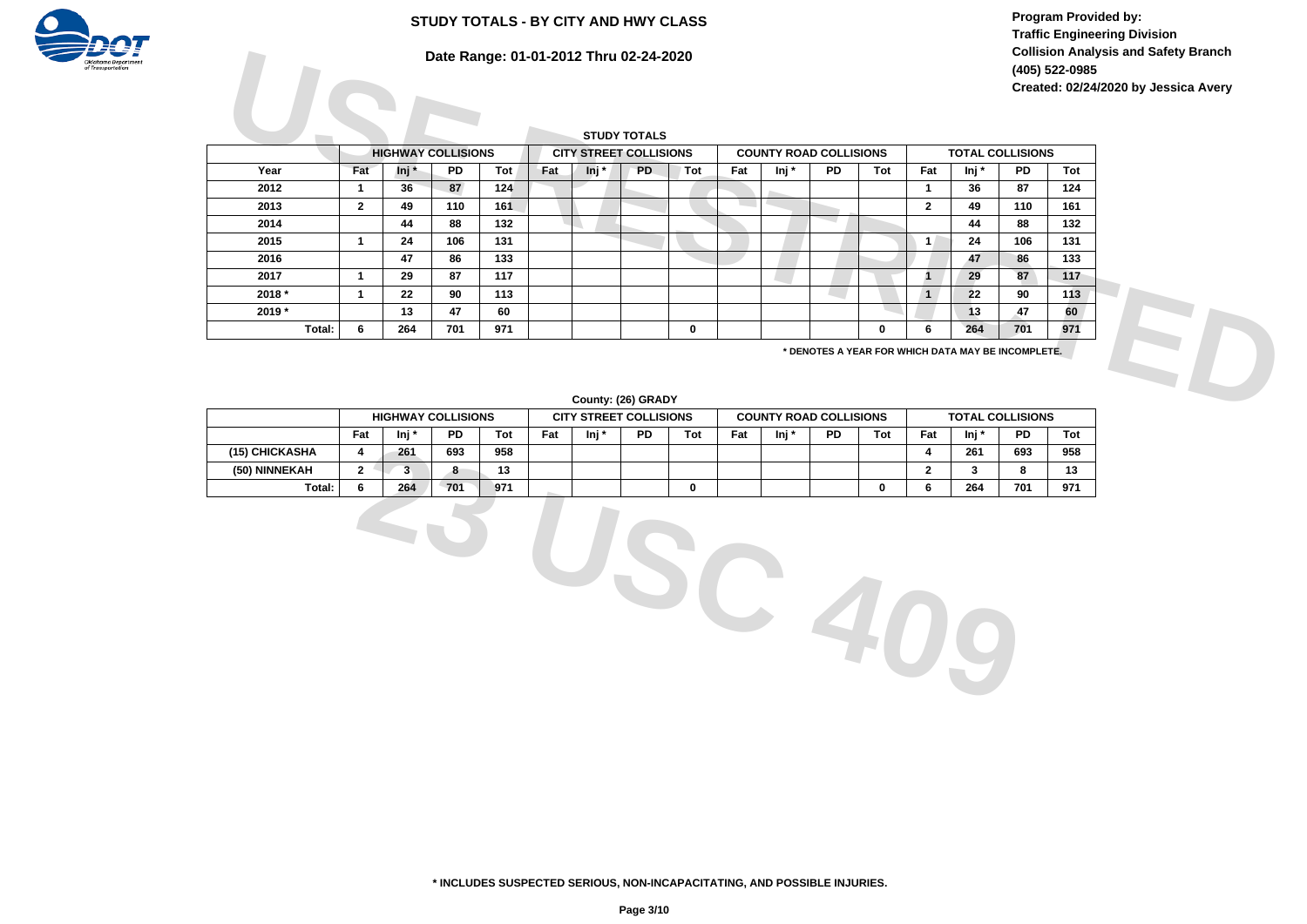

**Program Provided by: Traffic Engineering Division Collision Analysis and Safety Branch (405) 522-0985 Created: 02/24/2020 by Jessica Avery**

| Oklahoma Departmen<br>f Transportation |     |       |                   |              |              |                | Date Range: 01-01-2012 Thru 02-24-2020 |                |     |                |                         |                |     |              |                         |                      | (405) 522-0985 |                |                         | <b>Collision Analysis and Safety Branch</b><br>Created: 02/24/2020 by Jessica Avery |
|----------------------------------------|-----|-------|-------------------|--------------|--------------|----------------|----------------------------------------|----------------|-----|----------------|-------------------------|----------------|-----|--------------|-------------------------|----------------------|----------------|----------------|-------------------------|-------------------------------------------------------------------------------------|
|                                        |     |       |                   |              |              |                | <b>Collisions By Type Of Collision</b> |                |     |                |                         |                |     |              |                         |                      |                |                |                         |                                                                                     |
| <b>Type Of Collision</b>               | Fat | lni * | 2012<br><b>PD</b> | Tot          | Fat          | lni *          | 2013<br><b>PD</b>                      | <b>Tot</b>     | Fat | lnj *          | 2014<br>$\overline{PD}$ | Tot            | Fat | lnj *        | 2015<br>$\overline{PD}$ | Tot                  | Fat            | lnj *          | 2016<br>$\overline{PD}$ | Tot                                                                                 |
| Rear-End (front-to-rear)               |     | 13    | 24                | 37           |              | 17             | 32                                     | 49             |     | 16             | 32                      | 48             |     | 7            | 34                      | 41                   |                | 19             | 27                      | 46                                                                                  |
| Head-On (front-to-front)               |     |       |                   |              |              |                | 2 <sup>1</sup>                         | $\overline{2}$ |     |                |                         |                |     |              |                         |                      |                |                |                         |                                                                                     |
| <b>Right Angle (front-to-side)</b>     |     | 10    | 12                | 23           |              | 14             | 16                                     | 31             |     | 12             | 11                      | 23             |     | 4            | 17                      | 21                   |                | 9              | 15                      | 24                                                                                  |
| <b>Angle Turning</b>                   |     |       | 23                | 30           |              | 5              | 34                                     | 39             |     | 9              | 27                      | 36             |     | 8            | 27                      | 35                   |                | 15             | 20                      | 35                                                                                  |
| <b>Other Angle</b>                     |     |       |                   |              |              |                |                                        |                |     |                |                         |                |     |              |                         |                      |                |                |                         |                                                                                     |
| <b>Sideswipe Same Direction</b>        |     |       | 15                | 16           |              | 3              | 14                                     | 17             |     | $\overline{2}$ | 12                      | 14             |     | 3            | 16                      | 19                   |                |                | 15                      | 15                                                                                  |
| <b>Sideswipe Opposite Direction</b>    |     |       |                   |              |              |                |                                        |                |     |                |                         | $\mathbf{2}$   |     |              | $\overline{2}$          | $\mathbf{2}^{\circ}$ |                |                |                         |                                                                                     |
| <b>Fixed Object</b>                    |     | 4     | 4                 | 8            |              | $\overline{2}$ | 5                                      |                |     |                |                         | 5              |     | $\mathbf{2}$ | 3                       | 5                    |                | $\overline{2}$ | 5.                      | 7                                                                                   |
| Pedestrian                             |     |       |                   |              |              | $\overline{2}$ |                                        | $\mathbf{2}$   |     | $\mathbf{2}$   |                         | $\mathbf{2}$   |     |              |                         |                      |                |                |                         |                                                                                     |
| <b>Pedal Cycle</b>                     |     |       |                   |              |              |                |                                        |                |     |                |                         |                |     |              |                         |                      |                |                |                         |                                                                                     |
| Animal                                 |     |       |                   |              |              |                |                                        |                |     |                |                         |                |     |              |                         |                      |                |                |                         |                                                                                     |
| Overturn/Rollover                      |     |       | $\mathbf{2}$      | $\mathbf{2}$ |              | $\overline{2}$ |                                        | $\mathbf{2}$   |     |                |                         |                |     |              |                         | $\mathbf{2}$         |                |                |                         |                                                                                     |
| <b>Vehicle-Train</b>                   |     |       |                   |              |              |                |                                        |                |     |                |                         |                |     |              |                         |                      |                |                |                         |                                                                                     |
| <b>Other Single Vehicle Crash</b>      |     |       |                   |              |              |                |                                        |                |     |                |                         |                |     |              |                         |                      |                |                |                         |                                                                                     |
| Other                                  |     |       | 5                 | 5            |              | Δ              | 6                                      | 11             |     |                |                         | $\overline{2}$ |     |              | 6                       | 6                    |                |                | 3                       |                                                                                     |
| <b>Total</b>                           |     | 36    | 87                | 124          | $\mathbf{2}$ | 49             | 110                                    | 161            |     | 44             | 88                      | 132            |     | 24           | 106                     | 131                  |                | 47             | 86                      | 133                                                                                 |
| <b>Percent</b>                         | 0.1 | 3.7   | 9.0               | 12.8         | 0.2          | 5.0            | 11.3                                   | 16.6           |     | 4.5            | 9.1                     | 13.6           | 0.1 | 2.5          | 10.9                    | 13.5                 |                | 4.8            | 8.9                     | 13.7                                                                                |

# **Collisions By Type Of Collision**

| Percent                             | 0.1 | 3.7              | 9.0          | 12.8         | 0.2 | 5.0                      | 11.3         | 16.6                                   |     | 4.5                    | 9.1                      | 13.6         | 0.1 | 2.5   | 10.9           | 13.5 |              | 4.8          | 8.9          | 13.7       |      |
|-------------------------------------|-----|------------------|--------------|--------------|-----|--------------------------|--------------|----------------------------------------|-----|------------------------|--------------------------|--------------|-----|-------|----------------|------|--------------|--------------|--------------|------------|------|
|                                     |     |                  |              |              |     |                          |              | <b>Collisions By Type Of Collision</b> |     |                        |                          |              |     |       |                |      |              |              |              |            |      |
|                                     |     |                  | 2017         |              |     |                          | $2018*$      |                                        |     |                        | $2019*$                  |              |     |       | 2020*          |      |              |              | <b>Total</b> |            |      |
| <b>Type Of Collision</b>            | Fat | $\overline{\ln}$ | <b>PD</b>    | Tot          | Fat | lni *                    | <b>PD</b>    | Tot                                    | Fat | lnj *                  | $\overline{PD}$          | Tot          | Fat | lnj * | $\overline{P}$ | Tot  | Fat          | lnj *        | PD           | <b>Tot</b> | Pct  |
| Rear-End (front-to-rear)            |     | 10               | 33           | 43           |     | 7                        | 22           | 30                                     |     |                        | 17                       | 17           |     |       |                |      |              | 89           | 221          | 311        | 32.0 |
| Head-On (front-to-front)            |     |                  |              |              |     | $\overline{2}$           |              | $\overline{2}$                         |     |                        |                          |              |     |       |                |      |              | 4            | $\mathbf{2}$ | 6          | 0.6  |
| <b>Right Angle (front-to-side)</b>  |     |                  | 13           | 20           |     | 4                        | 12           | 16                                     |     | 8                      | $\overline{\phantom{a}}$ | 15           |     |       |                |      | $\mathbf{2}$ | 68           | 103          | 173        | 17.8 |
| <b>Angle Turning</b>                |     |                  | 26           | 33           |     | $\overline{\phantom{a}}$ | 30           | 37                                     |     | $\boldsymbol{\Lambda}$ | 9                        | 13           |     |       |                |      |              | 62           | 196          | 258        | 26.6 |
| <b>Other Angle</b>                  |     |                  |              |              |     |                          |              |                                        |     |                        |                          |              |     |       |                |      |              |              |              |            | 0.1  |
| <b>Sideswipe Same Direction</b>     |     | $\overline{2}$   | 5            | 7            |     |                          | 15           | 16                                     |     |                        | 12                       | 12           |     |       |                |      |              | 12           | 104          | 116        | 11.9 |
| <b>Sideswipe Opposite Direction</b> |     |                  |              |              |     |                          |              |                                        |     |                        |                          |              |     |       |                |      |              | $\mathbf{2}$ |              | 6          | 0.6  |
| <b>Fixed Object</b>                 |     |                  | 4            | 5            |     |                          | 8            | 8                                      |     |                        |                          | $\mathbf{2}$ |     |       |                |      |              | 13           | 34           | 47         | 4.8  |
| Pedestrian                          |     |                  |              | $\mathbf{2}$ |     |                          |              |                                        |     |                        |                          |              |     |       |                |      |              | 6            |              | 7          | 0.7  |
| <b>Pedal Cycle</b>                  |     |                  |              |              |     |                          |              |                                        |     |                        |                          |              |     |       |                |      |              |              |              |            |      |
| Animal                              |     |                  |              |              |     |                          |              |                                        |     |                        |                          |              |     |       |                |      |              |              |              |            | 0.1  |
| <b>Overturn/Rollover</b>            |     |                  | $\mathbf{2}$ | $\mathbf{2}$ |     |                          |              |                                        |     |                        |                          |              |     |       |                |      |              | $\mathbf{2}$ | 5            | 8          | 0.8  |
| <b>Vehicle-Train</b>                |     |                  |              |              |     |                          |              |                                        |     |                        |                          |              |     |       |                |      |              |              |              |            |      |
| <b>Other Single Vehicle Crash</b>   |     |                  |              |              |     |                          | $\mathbf{2}$ | $\mathbf{2}$                           |     |                        |                          |              |     |       |                |      |              |              | 3            | 3          | 0.3  |
| Other                               |     |                  | 4            | 4            |     |                          | 1            |                                        |     |                        | $\overline{\mathbf{1}}$  |              |     |       |                |      |              | 6            | 27           | 34         | 3.5  |
| <b>Total</b>                        |     | 29               | 87           | 117          |     | 22                       | 90           | 113                                    |     | 13                     | 47                       | 60           |     |       |                |      | 6            | 264          | 701          | 971        | 100  |
| Percent                             | 0.1 | 3.0              | 9.0          | 12.0         | 0.1 | 2.3                      | 9.3          | 11.6                                   |     | 1.3                    | 4.8                      | 6.2          |     |       |                |      | 0.6          | 27.2         | 72.2         | 100        |      |

#### **\* INCLUDES SUSPECTED SERIOUS, NON-INCAPACITATING, AND POSSIBLE INJURIES.**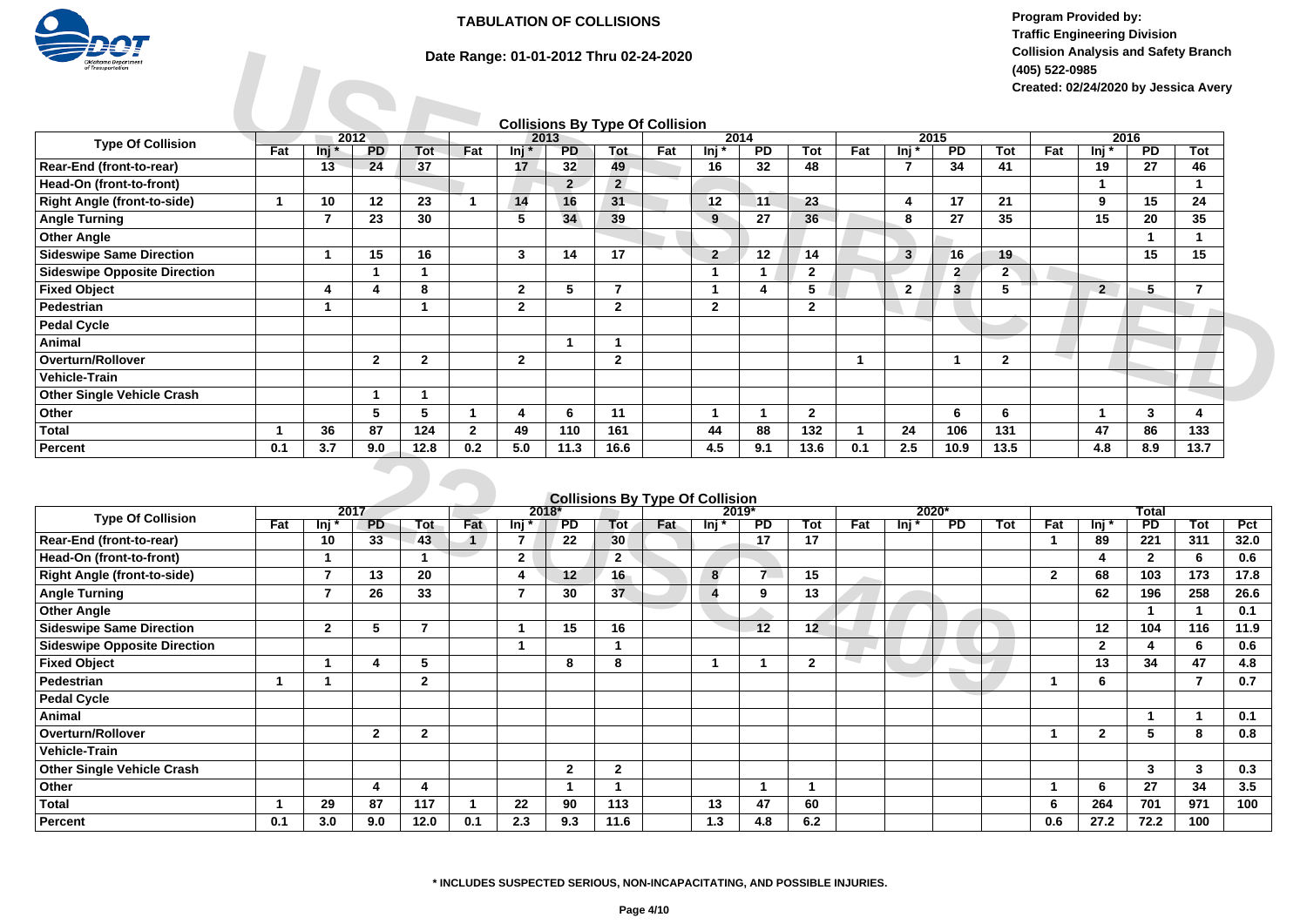

# **Date Range: 01-01-2012 Thru 02-24-2020**

**Program Provided by: Traffic Engineering Division Collision Analysis and Safety Branch (405) 522-0985 Created: 02/24/2020 by Jessica Avery**

### **Units By Unit Type**

| 75 V i<br><b>Oklahoma Departmen</b><br>of Transportation |              |                     |                 |      |     |                |                 |                | Date Range: 01-01-2012 Thru 02-24-2020<br><b>Units By Unit Type</b> |         |              |              |     |                |                 |      | (405) 522-0985 |              |                 | <b>Collision Analysis and Safety Branch</b><br>Created: 02/24/2020 by Jessica Avery |
|----------------------------------------------------------|--------------|---------------------|-----------------|------|-----|----------------|-----------------|----------------|---------------------------------------------------------------------|---------|--------------|--------------|-----|----------------|-----------------|------|----------------|--------------|-----------------|-------------------------------------------------------------------------------------|
|                                                          |              |                     | 2012            |      |     |                | 2013            |                |                                                                     |         | 2014         |              |     |                | 2015            |      |                |              | 2016            |                                                                                     |
| <b>Unit Type</b>                                         | Fat          | $\overline{\ln}$ in | $\overline{PD}$ | Tot  | Fat | lnj *          | $\overline{PD}$ | Tot            | Fat                                                                 | $Inj^*$ | <b>PD</b>    | Tot          | Fat | $lnj^*$        | $\overline{PD}$ | Tot  | Fat            | lnj *        | $\overline{PD}$ | Tot                                                                                 |
| <b>Train</b>                                             |              |                     |                 |      |     |                |                 |                |                                                                     |         |              |              |     |                |                 |      |                |              |                 |                                                                                     |
| Pedestrian                                               |              |                     |                 |      |     | $\overline{2}$ |                 | $\overline{2}$ |                                                                     | $2 -$   |              | $\mathbf{2}$ |     |                |                 |      |                |              |                 |                                                                                     |
| Animal                                                   |              |                     |                 |      |     |                |                 |                |                                                                     |         |              |              |     |                |                 |      |                |              |                 |                                                                                     |
| <b>Pedal Cycle</b>                                       |              |                     |                 |      |     |                |                 |                |                                                                     |         |              |              |     |                |                 |      |                |              |                 |                                                                                     |
| <b>Parked Vehicle</b>                                    |              |                     |                 |      |     |                | $\mathbf{2}$    | 3              |                                                                     |         |              |              |     |                |                 |      |                |              |                 | $\mathbf{2}$                                                                        |
| <b>CMV</b>                                               |              |                     | 15              | 23   |     | $\mathbf{2}$   | 13              | 15             |                                                                     |         | 14           | 15           |     | 3              | 20              | 23   |                | $6^{\circ}$  | 10              | 16                                                                                  |
| <b>Other Single Vehicle</b>                              |              | 5                   | 5               | 10   |     | 6              | 8               | 14             |                                                                     | 3       | $\mathbf{2}$ | 5            |     | 2 <sup>1</sup> | $\mathbf{3}$    | 6    |                | $\mathbf{2}$ | 4               | 6 <sub>1</sub>                                                                      |
| <b>Other Multi-Vehicle</b>                               | $\mathbf{2}$ | 60                  | 148             | 210  | 5   | 91             | 194             | 290            |                                                                     | 85      | 160          | 245          |     | 47             | 189             | 236  |                | 91           | 154             | 245                                                                                 |
| <b>Total</b>                                             | 3            | 73                  | 169             | 245  | 5   | 103            | 218             | 326            |                                                                     | 91      | 177          | 268          |     | 52             | 213             | 266  |                | 100          | 169             | 269                                                                                 |
| Percent                                                  | 0.2          | 3.7                 | 8.6             | 12.5 | 0.3 | 5.3            | 11.1            | 16.6           |                                                                     | 4.6     | 9.0          | 13.7         | 0.1 | 2.7            | 10.9            | 13.6 |                | 5.1          | 8.6             | 13.7                                                                                |

| Units By Unit Type |  |
|--------------------|--|
|                    |  |

|                             |              |       | 2017            |                |     |         | $2018*$         | Units By Unit Type |     |                                | $2019*$         |              |     |       | $2020*$ |     |              |                | <b>Total</b>    |      |      |
|-----------------------------|--------------|-------|-----------------|----------------|-----|---------|-----------------|--------------------|-----|--------------------------------|-----------------|--------------|-----|-------|---------|-----|--------------|----------------|-----------------|------|------|
| <b>Unit Type</b>            | Fat          | lnj * | PD <sup>-</sup> | Tot            | Fat | lnj *   | $\overline{PD}$ | Tot                | Fat | $\overline{\mathsf{m}}$ i $^*$ | $\overline{PD}$ | Tot          | Fat | lni * | PD.     | Tot | Fat          | lnj *          | $\overline{PD}$ | Tot  | Pct  |
| Train                       |              |       |                 |                |     |         |                 |                    |     |                                |                 |              |     |       |         |     |              |                |                 |      |      |
| Pedestrian                  |              |       |                 | $\sqrt{2}$     |     |         |                 |                    |     |                                |                 |              |     |       |         |     |              | 6              |                 |      | 0.4  |
| Animal                      |              |       |                 | <b>COLLEGE</b> |     |         |                 |                    |     |                                |                 |              |     |       |         |     |              |                |                 |      | 0.1  |
| <b>Pedal Cycle</b>          |              |       |                 |                |     |         |                 |                    |     |                                |                 |              |     |       |         |     |              |                |                 |      | 0.1  |
| <b>Parked Vehicle</b>       |              |       |                 |                |     |         |                 |                    |     |                                |                 |              |     |       |         |     |              | $\overline{2}$ | b               | 8    | 0.4  |
| <b>CMV</b>                  |              |       | -11             | 18             |     |         | 15              | 23                 |     |                                | 11              | 11           |     |       |         |     | 2            | 33             | 109             | 144  | 7.3  |
| <b>Other Single Vehicle</b> |              |       | D.              |                |     |         |                 |                    |     |                                |                 | $\mathbf{2}$ |     |       |         |     | $\mathbf{2}$ | 20             | 35              | 57   | 2.9  |
| <b>Other Multi-Vehicle</b>  |              | 53    | 155             | 208            |     | 42      | 152             | 195                |     | 27                             | 87              | 114          |     |       |         |     | 8            | 496            | 1239            | 1743 | 88.9 |
| <b>Total</b>                | $\mathbf{2}$ | 62    | 171             | 235            |     | 49      | 174             | 225                |     | 28                             | 99              | 127          |     |       |         |     | 13           | 558            | 1390            | 1961 | 100  |
| Percent                     | 0.1          | 3.2   | 8.7             | 12.0           | 0.1 | $2.5\,$ | 8.9             | 11.5               |     | 1.4                            | 5.0             | 6.5          |     |       |         |     | 0.7          | 28.5           | 70.9            | 100  |      |
|                             |              |       |                 |                |     |         |                 |                    |     |                                |                 |              |     |       |         |     |              |                |                 |      |      |
|                             |              |       |                 |                |     |         |                 |                    |     |                                |                 |              |     |       |         |     |              |                |                 |      |      |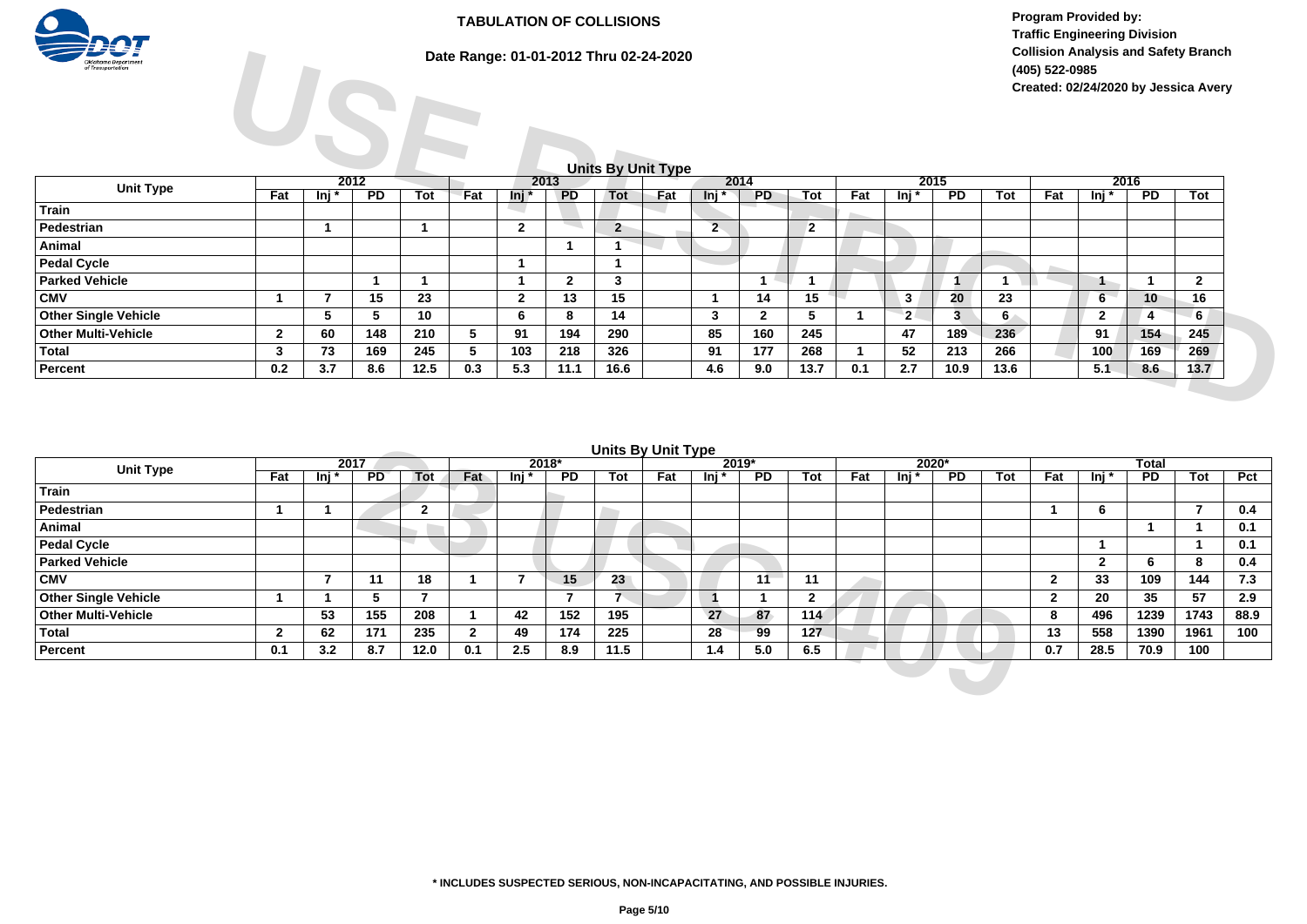

# **Date Range: 01-01-2012 Thru 02-24-2020**

**Program Provided by: Traffic Engineering Division Collision Analysis and Safety Branch (405) 522-0985 Created: 02/24/2020 by Jessica Avery**

| <b>Oklahoma</b> Department<br>Fransportation |                | Date Range: 01-01-2012 Thru 02-24-2020<br><b>Collision Analysis and Safety Branch</b><br>(405) 522-0985<br>Created: 02/24/2020 by Jessica Avery |                 |                |              |                |                 |                |                                 |                |                |                |              |                |                 |                         |     |                  |                         |                |
|----------------------------------------------|----------------|-------------------------------------------------------------------------------------------------------------------------------------------------|-----------------|----------------|--------------|----------------|-----------------|----------------|---------------------------------|----------------|----------------|----------------|--------------|----------------|-----------------|-------------------------|-----|------------------|-------------------------|----------------|
|                                              |                |                                                                                                                                                 |                 |                |              |                |                 |                | <b>Vehicles By Vehicle Type</b> |                |                |                |              |                |                 |                         |     |                  |                         |                |
| <b>Vehice Type</b>                           |                | 2012                                                                                                                                            |                 |                |              |                | 2013            |                |                                 |                | 2014           |                |              |                | 2015            |                         |     |                  | 2016                    |                |
|                                              | Fat            | ln <sub>i</sub>                                                                                                                                 | $\overline{PD}$ | Tot            | Fat          | lnj *          | $\overline{PD}$ | <b>Tot</b>     | Fat                             | lnj*           | <b>PD</b>      | Tot            | Fat          | lnj *          | $\overline{PD}$ | <b>Tot</b>              | Fat | $\overline{\ln}$ | $\overline{PD}$         | <b>Tot</b>     |
| Passenger Vehicle-2 Door                     | $\overline{1}$ | 6                                                                                                                                               | 19              | 26             |              | $-5$           | 19              | 24             |                                 | 4              | 16             | 20             |              |                | 8               | 8                       |     | 3                | 9                       | 12             |
| Passenger Vehicle-4 Door                     |                | 12                                                                                                                                              | 51              | 63             | $\mathbf{2}$ | 32             | 67              | 101            |                                 | 18             | 52             | 70             |              | 9              | 60              | 69                      |     | 19               | 65                      | 84             |
| Passenger Vehicle-Convertible                |                |                                                                                                                                                 | $\mathbf{1}$    | $\mathbf{1}$   |              |                | 3               | 3              |                                 |                |                |                |              | $\overline{1}$ | $\overline{2}$  | 3                       |     |                  |                         |                |
| <b>Pickup Truck</b>                          |                | 14                                                                                                                                              | 85              | 99             |              | 10             | 100             | 110            |                                 | 13             | 84             | 97             |              | 8              | 86              | 94                      |     | 14               | 73                      | 87             |
| <b>Single-Unit Truck (2 axles)</b>           |                | $\mathbf{1}$                                                                                                                                    |                 | $\mathbf{1}$   |              |                | 4               | $\overline{4}$ |                                 |                | $\mathbf{1}$   | $\mathbf{1}$   |              |                |                 |                         |     |                  | 5                       | 5              |
| Single-Unit Truck (3 or more axles)          |                |                                                                                                                                                 | $\mathbf{1}$    | $\mathbf{1}$   |              |                | $\overline{2}$  | $\overline{2}$ |                                 |                | $\overline{2}$ | $\overline{2}$ |              |                | $\overline{2}$  | $\mathbf{2}$            |     |                  | $\overline{1}$          | $\cdot$ 1      |
| <b>School Bus</b>                            |                |                                                                                                                                                 |                 |                |              |                |                 |                |                                 |                |                |                |              |                |                 |                         |     |                  |                         |                |
| <b>Truck/Trailer</b>                         |                |                                                                                                                                                 | $\mathbf{1}$    | $\mathbf{1}$   |              |                |                 |                |                                 |                | $\overline{2}$ | $\overline{2}$ |              |                | $2^{\circ}$     | $2\overline{ }$         |     |                  |                         |                |
| <b>Truck-Tractor (bobtail)</b>               |                |                                                                                                                                                 | $\mathbf{2}$    | $\mathbf{2}$   |              |                | -1              | $\overline{1}$ |                                 |                | $\mathbf{1}$   | $\mathbf{1}$   |              |                | $\mathbf{2}$    | $\mathbf{2}$            |     |                  | $\mathbf{2}$            | $\overline{2}$ |
| <b>Truck-Tractor/Semi-Trailer</b>            |                | $\mathbf{1}$                                                                                                                                    | 13              | 14             |              |                | 11              | 11             |                                 |                | 9              | 9              |              |                | 15              | 15                      |     |                  | 8                       | 8              |
| <b>Truck-Tractor/Double</b>                  |                |                                                                                                                                                 |                 |                |              |                |                 |                |                                 |                |                |                |              |                |                 |                         |     |                  |                         |                |
| <b>Truck-Tractor/Triple</b>                  |                |                                                                                                                                                 |                 |                |              |                |                 |                |                                 |                |                |                |              |                |                 |                         |     |                  |                         |                |
| Bus/Large Van (9-15 seats)                   |                |                                                                                                                                                 |                 |                |              |                |                 |                |                                 |                |                |                |              |                |                 |                         |     |                  |                         |                |
| Bus (16+ seats)                              |                |                                                                                                                                                 |                 |                |              |                |                 |                |                                 |                |                |                |              |                | $\mathbf{1}$    | $\overline{\mathbf{1}}$ |     |                  |                         |                |
| Motorcycle                                   |                | $\overline{2}$                                                                                                                                  |                 | $\overline{2}$ |              | $\mathbf{1}$   | $\mathbf 1$     | $\overline{2}$ |                                 | $\overline{1}$ |                | $\mathbf{1}$   | $\mathbf{1}$ | $\overline{2}$ |                 | 3                       |     | $\mathbf{3}$     |                         | $\mathbf{3}$   |
| <b>Motor Scooter/Moped</b>                   |                |                                                                                                                                                 |                 |                |              |                |                 |                |                                 |                |                |                |              |                |                 |                         |     |                  |                         |                |
| <b>Motor Home</b>                            |                |                                                                                                                                                 |                 |                |              |                |                 |                |                                 |                |                |                |              |                |                 |                         |     |                  | $\overline{\mathbf{1}}$ | $\mathbf{1}$   |
| <b>Farm Machinery</b>                        |                |                                                                                                                                                 |                 |                |              |                |                 |                |                                 |                |                |                |              |                |                 |                         |     |                  |                         |                |
| <b>ATV</b>                                   |                |                                                                                                                                                 |                 |                |              |                |                 |                |                                 |                |                |                |              |                |                 |                         |     |                  |                         |                |
| <b>Sport Utility Vehicle (SUV)</b>           |                | $\mathbf{3}$                                                                                                                                    | 20              | 23             |              | $\overline{7}$ | 38              | 45             |                                 | 13             | 39             | 52             |              | 6              | 43              | 49                      |     | 14               | 35                      | 49             |
| Passenger Van                                |                | $\mathbf{1}$                                                                                                                                    | $\overline{7}$  | 8              |              | 5 <sup>5</sup> | 10              | 15             |                                 |                | $\bf{8}$       | 8              |              | $\mathbf{1}$   | 12              | 13                      |     | $\mathbf{3}$     | 11                      | 14             |
| Truck More Than 10,000 lbs.                  |                |                                                                                                                                                 |                 |                |              |                |                 |                |                                 |                |                |                |              |                | $\mathbf{1}$    | 1                       |     |                  |                         |                |
| Van (10,000 lbs. or less)                    |                |                                                                                                                                                 |                 |                |              |                |                 |                |                                 |                |                |                |              |                | $\mathbf{1}$    | $\mathbf{1}$            |     |                  | $\overline{1}$          | $\mathbf{1}$   |
| Other                                        |                |                                                                                                                                                 | $\mathbf{3}$    | 3              |              |                | 4               | $\overline{4}$ |                                 |                | 3 <sup>2</sup> | 3 <sub>l</sub> |              |                | 3 <sub>1</sub>  | $\mathbf{3}$            |     | $\mathbf{1}$     | $\overline{1}$          | $\mathbf{2}$   |
| <b>Total</b>                                 | $\mathbf{1}$   | 40                                                                                                                                              | 203             | 244            | $\mathbf{2}$ | 60             | 260             | 322            |                                 | 49             | 217            | 266            | $\mathbf{1}$ | 27             | 238             | 266                     |     | 57               | 212                     | 269            |
| Percent                                      | 0.1            | 2.0                                                                                                                                             | 10.4            | 12.5           | 0.1          | 3.1            | 13.3            | 16.5           |                                 | 2.5            | 11.1           | 13.6           | 0.1          | 1.4            | $12.2$          | 13.6                    |     | 2.9              | 10.9                    | 13.8           |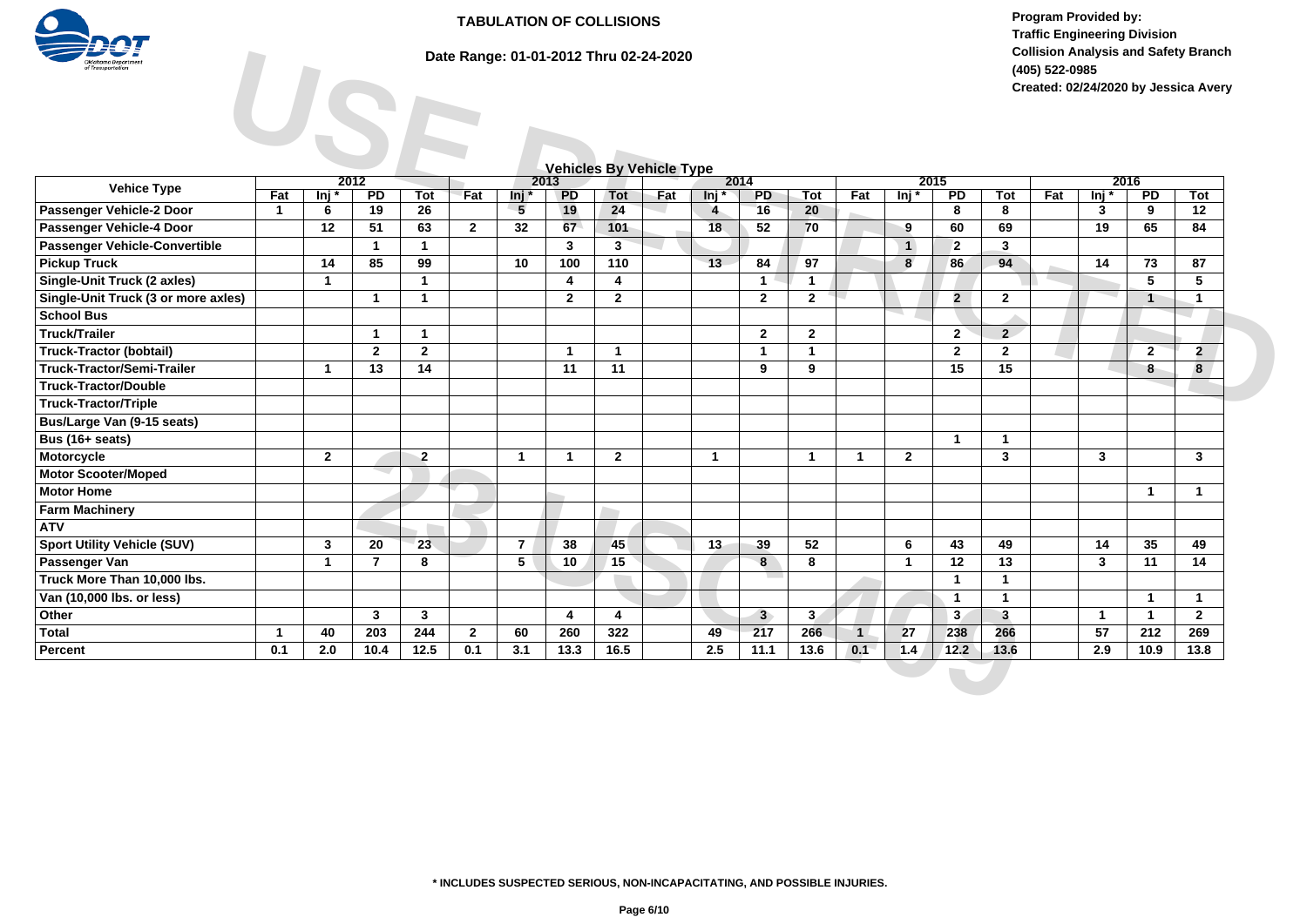

# **Date Range: 01-01-2012 Thru 02-24-2020**

**Program Provided by: Traffic Engineering Division Collision Analysis and Safety Branch (405) 522-0985 Created: 02/24/2020 by Jessica Avery**

|                                     |     |                 |              |                      |              |                |                 |                      |                                 |                      |                |                | <b>Collision Analysis and Safety Branch</b><br>(405) 522-0985<br>Created: 02/24/2020 by Jessica Avery |       |                 |     |                |                  |                 |                |       |  |  |
|-------------------------------------|-----|-----------------|--------------|----------------------|--------------|----------------|-----------------|----------------------|---------------------------------|----------------------|----------------|----------------|-------------------------------------------------------------------------------------------------------|-------|-----------------|-----|----------------|------------------|-----------------|----------------|-------|--|--|
|                                     |     |                 |              |                      |              |                |                 |                      | <b>Vehicles By Vehicle Type</b> |                      |                |                |                                                                                                       |       |                 |     |                |                  |                 |                |       |  |  |
| <b>Vehice Type</b>                  |     | 2017            |              |                      |              | 2018*          |                 |                      |                                 |                      | 2019*          |                |                                                                                                       | 2020* |                 |     |                |                  | <b>Total</b>    |                |       |  |  |
|                                     | Fat | ln <sub>i</sub> | PD           | Tot                  | Fat          | lnj *          | $\overline{PD}$ | <b>Tot</b>           | Fat                             | lni *                | <b>PD</b>      | Tot            | Fat                                                                                                   | lni * | $\overline{PD}$ | Tot | Fat            | $\overline{\ln}$ | $\overline{PD}$ | Tot            | Pct   |  |  |
| Passenger Vehicle-2 Door            |     | $\mathbf{2}$    | 8            | 10                   |              | $\overline{4}$ | $\overline{7}$  | 11                   |                                 | $\overline{1}$       | 5              | 6              |                                                                                                       |       |                 |     | $\mathbf{1}$   | 25               | 91              | 117            | 6.0   |  |  |
| Passenger Vehicle-4 Door            |     | 20              | 61           | 81                   |              | 5              | 61              | 66                   |                                 | 6                    | 41             | 47             |                                                                                                       |       |                 |     | $\overline{2}$ | 121              | 458             | 581            | 29.8  |  |  |
| Passenger Vehicle-Convertible       |     |                 |              |                      |              |                |                 |                      |                                 |                      |                |                |                                                                                                       |       |                 |     |                | $\mathbf{1}$     | 6               | $\overline{7}$ | 0.4   |  |  |
| <b>Pickup Truck</b>                 |     | 6               | 67           | 73                   |              | 6              | 51              | 57                   |                                 | $\overline{3}$       | 33             | 36             |                                                                                                       |       |                 |     |                | 74               | 579             | 653            | 33.5  |  |  |
| <b>Single-Unit Truck (2 axles)</b>  |     |                 | $\mathbf{2}$ | $\mathbf{2}$         |              |                | $\mathbf{1}$    | $\mathbf{1}$         |                                 |                      |                |                |                                                                                                       |       |                 |     |                | $\mathbf{1}$     | 13              | 14             | 0.7   |  |  |
| Single-Unit Truck (3 or more axles) |     |                 | $\mathbf{1}$ | $\mathbf{1}$         |              | $\mathbf{1}$   |                 | $\mathbf{1}$         |                                 |                      | $\mathbf{1}$   | $\mathbf{1}$   |                                                                                                       |       |                 |     |                | $\mathbf{1}$     | 10              | $-11$          | 0.6   |  |  |
| <b>School Bus</b>                   |     |                 |              |                      |              |                |                 |                      |                                 |                      |                |                |                                                                                                       |       |                 |     |                |                  |                 |                |       |  |  |
| <b>Truck/Trailer</b>                |     |                 | $\mathbf{2}$ | $\mathbf{2}$         |              |                | $\mathbf 1$     | $\overline{1}$       |                                 |                      | $\mathbf{1}$   | $\mathbf{1}$   |                                                                                                       |       |                 |     |                |                  | 9               | 9              | 0.5   |  |  |
| <b>Truck-Tractor (bobtail)</b>      |     |                 | $\mathbf{1}$ | $\mathbf{1}$         |              |                | $\overline{2}$  | $\overline{2}$       |                                 |                      | $\mathbf{1}$   | $\mathbf{1}$   |                                                                                                       |       |                 |     |                |                  | 12              | 12             | 0.6   |  |  |
| <b>Truck-Tractor/Semi-Trailer</b>   |     | $\mathbf{1}$    | 12           | 13                   |              |                | 17              | 17                   |                                 |                      | $\overline{7}$ | $\overline{7}$ |                                                                                                       |       |                 |     |                | 2 <sup>1</sup>   | 92              | 94             | 4.8   |  |  |
| <b>Truck-Tractor/Double</b>         |     |                 |              |                      |              |                |                 |                      |                                 |                      |                |                |                                                                                                       |       |                 |     |                |                  |                 |                |       |  |  |
| <b>Truck-Tractor/Triple</b>         |     |                 |              |                      |              |                |                 |                      |                                 |                      |                |                |                                                                                                       |       |                 |     |                |                  |                 |                |       |  |  |
| Bus/Large Van (9-15 seats)          |     |                 |              |                      |              |                | $\overline{2}$  | $\overline{2}$       |                                 |                      |                |                |                                                                                                       |       |                 |     |                |                  | $\overline{2}$  | $\mathbf{2}$   | 0.1   |  |  |
| Bus (16+ seats)                     |     |                 |              |                      |              |                |                 |                      |                                 |                      |                |                |                                                                                                       |       |                 |     |                |                  | $\overline{1}$  | $\mathbf{1}$   | 0.1   |  |  |
| Motorcycle                          |     | $\mathbf{1}$    |              | $\blacktriangleleft$ | $\mathbf{1}$ | $\mathbf{1}$   | 1               | $\mathbf{3}$         |                                 |                      |                |                |                                                                                                       |       |                 |     | $\mathbf{2}$   | 11               | $\mathbf{2}$    | 15             | 0.8   |  |  |
| <b>Motor Scooter/Moped</b>          |     |                 |              |                      |              |                |                 |                      |                                 |                      |                |                |                                                                                                       |       |                 |     |                |                  |                 |                |       |  |  |
| <b>Motor Home</b>                   |     |                 |              |                      |              |                |                 |                      |                                 |                      |                |                |                                                                                                       |       |                 |     |                |                  | $\overline{1}$  | $\mathbf{1}$   | 0.1   |  |  |
| <b>Farm Machinery</b>               |     |                 |              |                      |              |                |                 |                      |                                 |                      |                |                |                                                                                                       |       |                 |     |                |                  |                 |                |       |  |  |
| <b>ATV</b>                          |     |                 |              |                      |              |                |                 |                      |                                 |                      |                |                |                                                                                                       |       |                 |     |                |                  |                 |                |       |  |  |
| <b>Sport Utility Vehicle (SUV)</b>  |     | $\mathbf{1}$    | 39           | 40                   |              | 8              | 46              | 54                   |                                 | $\mathbf{3}$         | 21             | 24             |                                                                                                       |       |                 |     |                | 55               | 281             | 336            | 17.2  |  |  |
| Passenger Van                       |     | $\mathbf{1}$    | 6            | $\overline{7}$       |              |                | 5               | 5                    |                                 | $\overline{1}$       | $\overline{2}$ | $\mathbf{3}$   |                                                                                                       |       |                 |     |                | 12               | 61              | 73             | 3.7   |  |  |
| Truck More Than 10,000 lbs.         |     |                 | $\mathbf{1}$ | $\mathbf{1}$         |              |                |                 |                      |                                 |                      |                |                |                                                                                                       |       |                 |     |                |                  | $\overline{2}$  | $\mathbf{2}$   | 0.1   |  |  |
| Van (10,000 lbs. or less)           |     |                 |              |                      |              |                | $\mathbf{1}$    | $\blacktriangleleft$ |                                 |                      |                |                |                                                                                                       |       |                 |     |                |                  | $\mathbf{3}$    | $\mathbf{3}$   | 0.2   |  |  |
| Other                               |     |                 | $\mathbf{1}$ | $\mathbf{1}$         |              |                | 4               | $\overline{4}$       |                                 | $\blacktriangleleft$ |                | $\mathbf{1}$   |                                                                                                       |       |                 |     |                | $\mathbf{2}$     | 19              | 21             | $1.1$ |  |  |
| <b>Total</b>                        |     | 32              | 201          | 233                  | $\mathbf{1}$ | 25             | 199             | 225                  |                                 | 15                   | $-112$         | 127            |                                                                                                       |       |                 |     | 5              | 305              | 1642            | 1952           | 100   |  |  |
| Percent                             |     | 1.6             | 10.3         | 11.9                 | 0.1          | 1.3            | 10.2            | 11.5                 |                                 | 0.8                  | 5.7            | 6.5            |                                                                                                       |       |                 |     | 0.3            | 15.6             | 84.1            | 100            |       |  |  |

#### **\* INCLUDES SUSPECTED SERIOUS, NON-INCAPACITATING, AND POSSIBLE INJURIES.**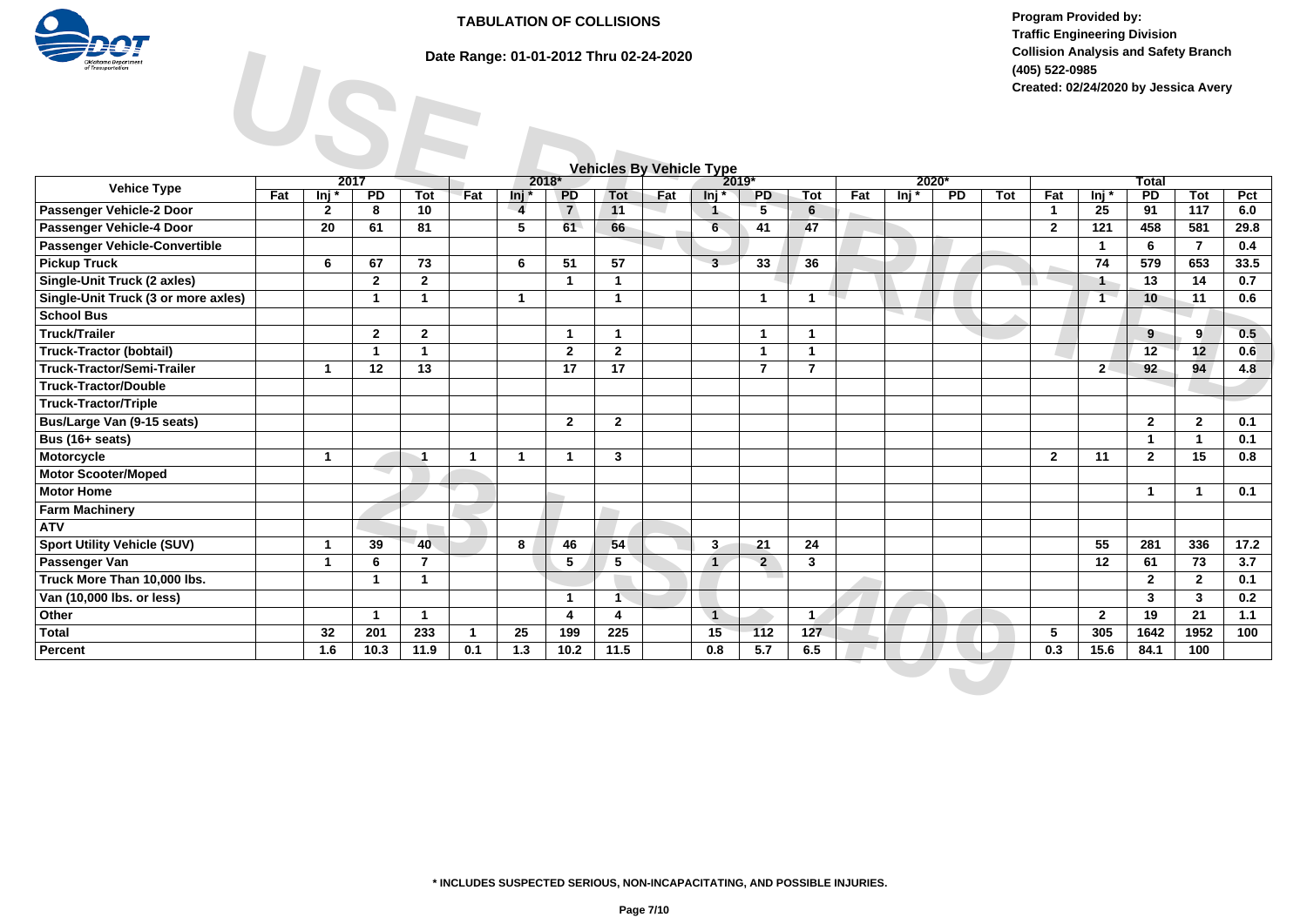

**Date Range: 01-01-2012 Thru 02-24-2020**

**Program Provided by: Traffic Engineering Division Collision Analysis and Safety Branch (405) 522-0985 Created: 02/24/2020 by Jessica Avery**

# **Day And Time Of Occurrence Of Collisions**

| ----<br><b>Oklahoma Department</b><br>of Transportation |   |              | Date Range: 01-01-2012 Thru 02-24-2020<br>SI<br>Day And Time Of Occurrence Of Collisions |    |                |              |           |                     |    |                |    |                              |      |                 |    |    | (405) 522-0985 |    | Collision Analysis and Safety Branch<br>Created: 02/24/2020 by Jessica Avery |              |                 |                             |                         |                 |            |      |
|---------------------------------------------------------|---|--------------|------------------------------------------------------------------------------------------|----|----------------|--------------|-----------|---------------------|----|----------------|----|------------------------------|------|-----------------|----|----|----------------|----|------------------------------------------------------------------------------|--------------|-----------------|-----------------------------|-------------------------|-----------------|------------|------|
|                                                         |   |              |                                                                                          |    |                |              |           |                     |    |                |    |                              |      |                 |    |    |                |    |                                                                              |              |                 |                             |                         |                 |            |      |
| Day                                                     |   |              |                                                                                          |    |                |              | <b>AM</b> |                     |    |                |    | <b>Hour Of The Day</b>       |      |                 |    |    |                |    | PM                                                                           |              |                 |                             |                         |                 |            |      |
|                                                         |   | $\mathbf{2}$ |                                                                                          |    |                |              |           | 8                   | 9  | 10             |    | 12                           |      | $\mathbf{p}$    |    |    |                |    |                                                                              | 8            | 9               | 10                          | 11                      | $\overline{12}$ | <b>Tot</b> | Pcnt |
| Sunday                                                  |   |              |                                                                                          |    |                |              |           | $\mathbf{2}$        |    | $\overline{2}$ |    | 13                           |      |                 | -5 | 3  | 6              | 5  | 3.                                                                           | $\mathbf{2}$ |                 |                             | $\overline{\mathbf{2}}$ |                 | 66         | 6.8  |
| <b>Monday</b>                                           |   |              |                                                                                          |    | $\overline{2}$ | $\mathbf{2}$ | 4         | 8                   |    | 3              | 15 | 13                           | 13   | 16 <sup>1</sup> | 14 | 19 | 9              | 6  |                                                                              |              | 3               |                             |                         |                 | 143        | 14.7 |
| Tuesday                                                 |   |              |                                                                                          |    | $\mathbf{2}$   |              | 15        | 8                   | 8  | 5              | 20 | 18                           | 9    | 11              | 17 | 18 | 11             | 3  | 5 <sub>1</sub>                                                               | 6            | $6\overline{6}$ | $\overline{2}$              |                         |                 | 169        | 17.4 |
| Wednesday                                               |   | $\mathbf{2}$ |                                                                                          |    |                | $\mathbf{2}$ | 3         |                     | 5  | 8              | 11 | 12                           | 12   | 17              | 15 | 10 | 12             | 10 | 4                                                                            |              | $\overline{4}$  |                             |                         | $\overline{2}$  | 139        | 14.3 |
| Thursday                                                | 1 |              |                                                                                          |    | 3              | $\mathbf{2}$ | 6         | $\mathbf{2}$        | 11 | 7              | 18 | 16                           | 16   | 11              | 13 | 13 | 14             | 16 | 5                                                                            | 8            |                 | 3                           |                         |                 | 169        | 17.4 |
| Friday                                                  |   |              |                                                                                          |    |                | $\mathbf{2}$ | 6         |                     |    | 10             | 16 | 8                            | 17   | 13              | 12 | 17 | 12             | 14 | 12                                                                           |              | 8               | $\overline{4}$              | 4                       |                 | 175        | 18.0 |
| <b>Saturday</b>                                         |   |              |                                                                                          |    |                | 3            |           | 6.                  |    | 8              | 9  | 10                           |      | 10              | 13 |    |                |    |                                                                              | 4            | 3               | $2^{\circ}$                 | 5                       |                 | 110        | 11.3 |
|                                                         |   |              | <b>Early Morning - Sunrise</b>                                                           |    |                |              |           | <b>Morning Peak</b> |    |                |    | <b>Mid Morning/Afternoon</b> |      |                 |    |    | <b>PM Peak</b> |    |                                                                              |              |                 | <b>Evening - Late Night</b> |                         |                 | Tot        | 100  |
| <b>Total</b>                                            |   |              |                                                                                          | 33 |                |              |           | 110                 |    |                |    |                              | 476  |                 |    |    | 218            |    |                                                                              |              |                 | 134                         |                         |                 | 971        |      |
| Percent                                                 |   |              | 3.4                                                                                      |    |                |              |           | 11.3                |    |                |    |                              | 49.0 |                 |    |    | 22.5           |    |                                                                              |              |                 | 13.8                        |                         |                 | 100        |      |

### **Roadway/Lighting**

|                            |                           |                 | Roadway/Lighting           |         |                |                  |         |
|----------------------------|---------------------------|-----------------|----------------------------|---------|----------------|------------------|---------|
|                            |                           |                 | <b>Lighting Conditions</b> |         |                |                  |         |
| <b>Roadway Conditions</b>  | Daylight                  | <b>Darkness</b> | Twilight                   | Lighted | <b>Unknown</b> | <b>Total</b>     | Percent |
| Dry                        | 718                       | 20              | 16                         | 113     |                | 868              | 89.4    |
| Wet (Water)                | 51                        | 5               | 5                          | 20      |                | 81               | 8.3     |
| Ice, Snow, or Slush        | 16                        |                 |                            | 3       |                | 19               | 2.0     |
| Mud, Dirt, Gravel, or Sand |                           |                 |                            |         |                |                  | 0.1     |
| Other                      |                           |                 |                            |         |                | $\mathbf{2}$     | 0.2     |
| <b>Total</b>               | 787                       | 26              | 21                         | 136     |                | 971              | 100     |
| Percent                    | 81.1                      | 2.7             | 2.2                        | 14.0    | 0.1            | 100 <sub>1</sub> |         |
|                            |                           |                 |                            |         |                |                  |         |
|                            |                           |                 | <b>Weather Conditions</b>  |         |                |                  |         |
|                            | <b>Weather Conditions</b> |                 |                            | Total   | Percent        |                  |         |
|                            | Clear                     |                 |                            | 803     | 82.7           |                  |         |

| <b>Weather Conditions</b> |              |                |  |  |  |  |  |  |
|---------------------------|--------------|----------------|--|--|--|--|--|--|
| <b>Weather Conditions</b> | <b>Total</b> | <b>Percent</b> |  |  |  |  |  |  |
| Clear                     | 803          | 82.7           |  |  |  |  |  |  |
| <b>Clouds Present</b>     | 91           | 9.4            |  |  |  |  |  |  |
| <b>Raining/Fog</b>        | 59           | 6.1            |  |  |  |  |  |  |
| Snowing/Sleet/Hail        | 18           | 1.9            |  |  |  |  |  |  |
| Other                     |              |                |  |  |  |  |  |  |
| Total                     |              | $100 -$        |  |  |  |  |  |  |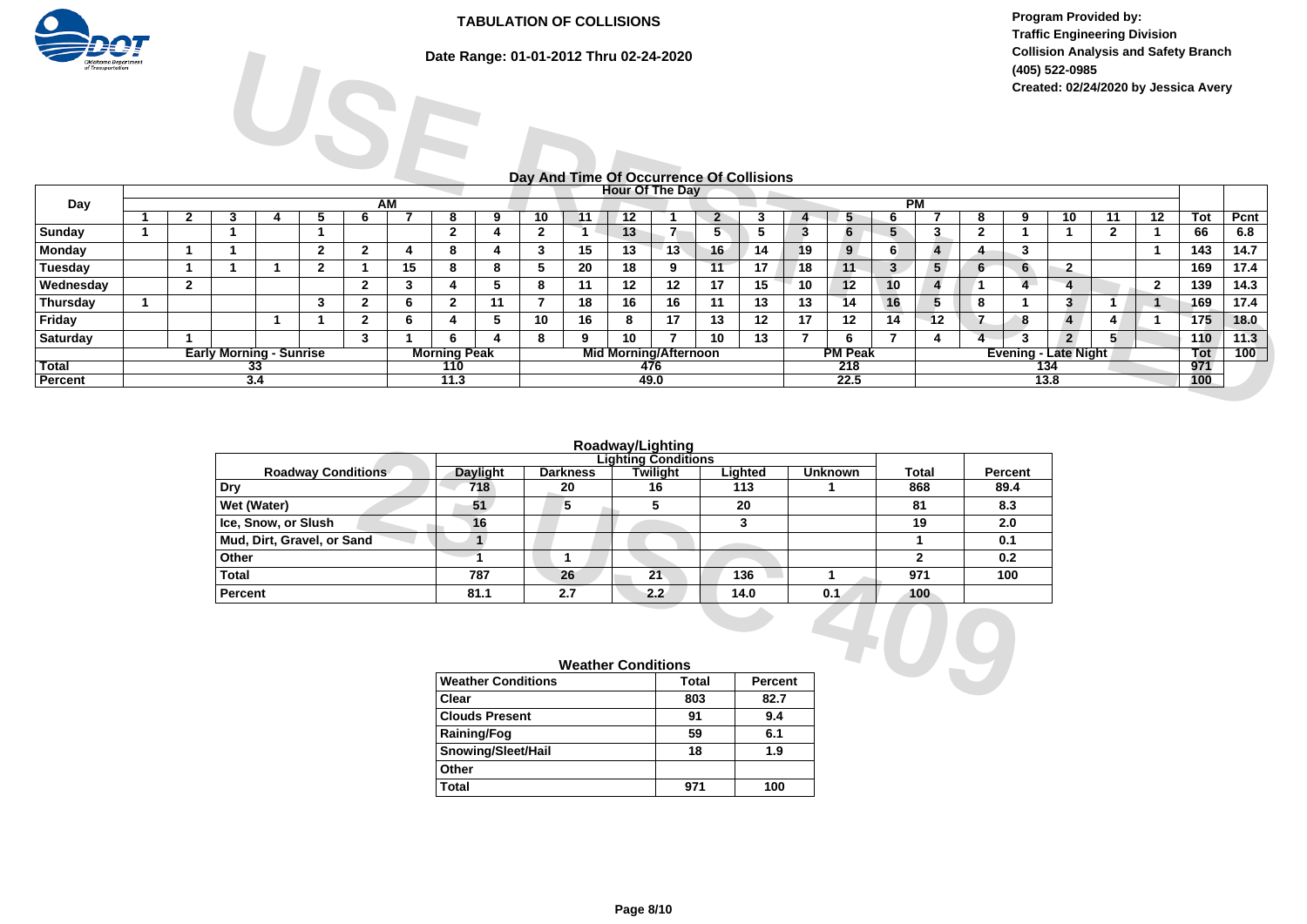

# **Date Range: 01-01-2012 Thru 02-24-2020**

**Program Provided by: Traffic Engineering Division Collision Analysis and Safety Branch (405) 522-0985 Created: 02/24/2020 by Jessica Avery**

# **Drivers By Driver Conditions**

| <b>Oklahoma</b> Department<br>f Transportation       |              |                          |              |     | Date Range: 01-01-2012 Thru 02-24-2020 |                           |                         |                         |              |     |                                      |                 |       |                           |                |                | (405) 522-0985           |                | <b>Collision Analysis and Safety Branch</b> |                    |                      |                                                   |      |  |
|------------------------------------------------------|--------------|--------------------------|--------------|-----|----------------------------------------|---------------------------|-------------------------|-------------------------|--------------|-----|--------------------------------------|-----------------|-------|---------------------------|----------------|----------------|--------------------------|----------------|---------------------------------------------|--------------------|----------------------|---------------------------------------------------|------|--|
|                                                      |              |                          |              |     |                                        |                           |                         |                         |              |     |                                      |                 |       |                           |                |                |                          |                |                                             |                    |                      | Created: 02/24/2020 by Jessica Avery              |      |  |
|                                                      |              |                          |              |     |                                        |                           |                         |                         |              |     | <b>Drivers By Driver Conditions</b>  |                 |       |                           |                |                |                          |                |                                             |                    |                      |                                                   |      |  |
|                                                      |              |                          |              |     |                                        |                           | <b>Alcohol Involved</b> |                         |              |     |                                      |                 |       |                           |                |                |                          |                |                                             |                    |                      |                                                   |      |  |
| Unsafe/Unlawful                                      |              | <b>Apparently Normal</b> |              |     | <b>Ability Impaired</b>                |                           |                         | <b>Odor Detected</b>    |              |     | <b>Sleep Suspected</b>               |                 |       | <b>Drug Use Indicated</b> |                |                | <b>Unknown Condition</b> |                |                                             |                    | <b>Total</b>         |                                                   |      |  |
|                                                      | Fat          | Inj*                     | PD           | Fat | lnj *                                  | <b>PD</b>                 | Fat                     | $Inj^*$                 | <b>PD</b>    | Fat | Inj*                                 | <b>PD</b>       | Fat   | Inj*                      | <b>PD</b>      | Fat            | Inj*                     | PD             | Fat                                         | Inj*               | <b>PD</b>            | <b>Total</b>                                      | Pcnt |  |
| <b>Failed to Yield</b>                               |              | 69                       | 139          |     |                                        |                           |                         | $\mathbf{1}$            |              |     |                                      |                 |       |                           |                |                |                          |                |                                             | 72                 | 144                  | 218                                               | 11.2 |  |
|                                                      | $\mathbf 1$  |                          |              |     |                                        |                           |                         |                         |              |     |                                      |                 |       |                           |                | $^{-1}$        | $\mathbf{2}$             | 5              | $\overline{2}$                              |                    |                      |                                                   |      |  |
| <b>Failed to Stop</b><br><b>Failed to Signal</b>     |              | 38                       | 52           |     | $\mathbf{1}$                           |                           |                         | $\overline{\mathbf{1}}$ |              |     |                                      | $\blacksquare$  |       |                           | $\mathbf{1}$   |                | $\mathbf{1}$             | 5              |                                             | 41                 | 59                   | 100                                               | 5.1  |  |
| <b>Improper Turn</b>                                 |              | 17                       | 96           |     |                                        | $\mathbf{1}$              |                         |                         | $\mathbf{1}$ |     |                                      |                 |       |                           |                |                | $\overline{A}$           | $\mathbf{3}$   |                                             | 18                 | 101                  | 119                                               | 6.1  |  |
| <b>Improper Start</b>                                |              |                          | 4            |     |                                        |                           |                         |                         |              |     |                                      |                 |       |                           |                | $\overline{1}$ |                          |                | $\mathbf{1}$                                |                    | $\overline{4}$       | 5                                                 | 0.3  |  |
| <b>Improper Stop</b>                                 |              | $\mathbf{1}$             |              |     |                                        |                           |                         |                         |              |     |                                      |                 |       |                           |                |                |                          |                |                                             | $\mathbf{1}$       |                      | $\mathbf{1}$                                      | 0.1  |  |
| <b>Improper Backing</b>                              |              | $\mathbf{1}$             | 13           |     |                                        |                           |                         |                         |              |     |                                      |                 |       |                           |                |                |                          | 3              |                                             | $\mathbf{1}$       |                      | 17                                                | 0.9  |  |
| <b>Improper Parking</b>                              |              |                          | $\mathbf{1}$ |     |                                        |                           |                         |                         |              |     |                                      |                 |       |                           |                |                |                          |                |                                             |                    | 16<br>$\overline{1}$ | $\sqrt{1}$                                        | 0.1  |  |
| <b>Improper Passing</b>                              |              |                          | 8            |     |                                        |                           |                         |                         |              |     |                                      |                 |       |                           |                |                |                          | $\mathbf{1}$   |                                             |                    | 9                    | $9^{\circ}$                                       | 0.5  |  |
|                                                      |              | 13                       | 83           |     |                                        |                           |                         |                         |              |     |                                      |                 |       |                           |                |                |                          | 4              |                                             |                    |                      | 101                                               | 5.2  |  |
| <b>Improper Lane Change</b><br><b>Left of Center</b> |              |                          | $\mathbf{1}$ |     |                                        |                           |                         |                         |              |     |                                      |                 |       |                           | $\mathbf{1}$   |                | $\mathbf{1}$             |                |                                             | 13<br>$\mathbf{2}$ | 88<br>$\mathbf{1}$   | $\mathbf{3}$                                      | 0.2  |  |
| <b>Following Too Close</b>                           |              | 32                       | 69           |     |                                        |                           |                         |                         |              |     | $\mathbf{1}$                         |                 |       |                           |                |                | $\overline{2}$           | $\overline{7}$ |                                             | 34                 | 76                   | 110                                               | 5.7  |  |
| <b>Unsafe Speed</b>                                  | $\mathbf{1}$ |                          | 15           |     | $\mathbf{1}$                           |                           |                         |                         |              |     |                                      |                 |       |                           |                |                |                          | $\mathbf{1}$   | $\mathbf{1}$                                | 13                 | 16                   | 30                                                | 1.5  |  |
| <b>DWI</b>                                           |              | 12                       | $\mathbf{1}$ |     | 3                                      |                           |                         | $\overline{3}$          |              |     |                                      |                 |       |                           | $\overline{7}$ |                |                          |                |                                             |                    |                      |                                                   | 1.4  |  |
| <b>Inattention</b>                                   |              |                          |              |     |                                        | 9<br>$\blacktriangleleft$ |                         |                         | $\mathbf{3}$ |     |                                      | $\mathbf{1}$    |       | $\mathbf{2}$              |                |                |                          | 5              |                                             | 8                  | 20                   | 28                                                |      |  |
|                                                      |              | 45                       | 111<br>13    |     |                                        |                           |                         |                         |              |     | $\overline{2}$                       |                 |       |                           |                |                |                          |                |                                             | 47                 | 118                  | 165                                               | 8.5  |  |
| <b>Negligent Driving</b>                             |              |                          |              |     |                                        |                           |                         |                         |              |     |                                      |                 |       |                           |                |                |                          | $\mathbf{1}$   |                                             |                    | 14                   | 14                                                | 0.7  |  |
| <b>Defective Vehicle</b>                             |              | $\mathbf{1}$             | 10           |     |                                        |                           |                         |                         |              |     |                                      |                 |       |                           |                |                |                          |                |                                             | $\mathbf{1}$       | 10                   | 11                                                | 0.6  |  |
| <b>Wrong Way</b>                                     |              | $\mathbf{1}$             | $\mathbf{1}$ |     |                                        |                           |                         |                         |              |     |                                      |                 |       |                           |                | $\mathbf{1}$   | $\mathbf{1}$             |                | $\mathbf{1}$                                | $\mathbf{2}$       | $\mathbf{1}$         | 4                                                 | 0.2  |  |
| No Improper Action                                   | 6            | 274                      | 655          |     |                                        |                           |                         |                         | $\mathbf{1}$ |     |                                      |                 |       | $\mathbf{1}$              | 5              | $\mathbf{1}$   | $\mathbf{3}$             | 5              | $\overline{7}$                              | 278                | 666                  | 951                                               | 48.9 |  |
| Other                                                |              | 15                       | 35           |     |                                        |                           |                         | $\overline{1}$          |              |     |                                      |                 |       |                           |                |                | $\overline{2}$           | 4              |                                             | 18                 | 39                   | 57                                                | 2.9  |  |
| <b>Total</b>                                         | 8            | 519                      | 1307         |     | 5                                      | 11                        |                         | 6                       | 5            |     | 3                                    | $\mathbf{2}$    |       | 3 <sup>1</sup>            | 14             | 4              | 13                       | 44             | 12                                          | 549                | 1383                 | 1944                                              | 100  |  |
| Percent                                              | 0.4          | 26.7                     | 67.2         |     | 0.3                                    | 0.6                       |                         | 0.3                     | 0.3          |     | 0.2                                  | 0.1             |       | 0.2                       | 0.7            | 0.2            | 0.7                      | 2.3            | 0.6                                         | 28.2               | 71.1                 | 100                                               |      |  |
|                                                      |              |                          |              |     |                                        |                           |                         |                         |              |     |                                      |                 |       |                           |                |                |                          |                |                                             |                    |                      | Severities Indicate Highest Severity in Collision |      |  |
|                                                      |              |                          |              |     |                                        |                           |                         |                         |              |     | <b>Collisions By Special Feature</b> |                 |       |                           |                |                |                          |                |                                             |                    |                      |                                                   |      |  |
|                                                      |              |                          |              |     |                                        |                           |                         | <b>Special Feature</b>  |              |     |                                      |                 | Total |                           |                |                |                          |                |                                             |                    |                      |                                                   |      |  |
|                                                      |              |                          |              |     |                                        |                           |                         |                         |              |     |                                      | $Fat$ $\ln i *$ |       | $PD$ Tot                  |                |                |                          |                |                                             |                    |                      |                                                   |      |  |

|                        |       | <b>Collisions By Special Feature</b> |    |     |  |  |  |  |  |  |  |
|------------------------|-------|--------------------------------------|----|-----|--|--|--|--|--|--|--|
| <b>Special Feature</b> | Total |                                      |    |     |  |  |  |  |  |  |  |
|                        | Fat   | Ini                                  | PD | Tot |  |  |  |  |  |  |  |
| <b>Bridge</b>          |       |                                      |    |     |  |  |  |  |  |  |  |
| <b>Work Zone</b>       |       |                                      | 18 | 19  |  |  |  |  |  |  |  |
| <b>Cross Median</b>    |       |                                      |    |     |  |  |  |  |  |  |  |
| <b>Train Collision</b> |       |                                      |    |     |  |  |  |  |  |  |  |